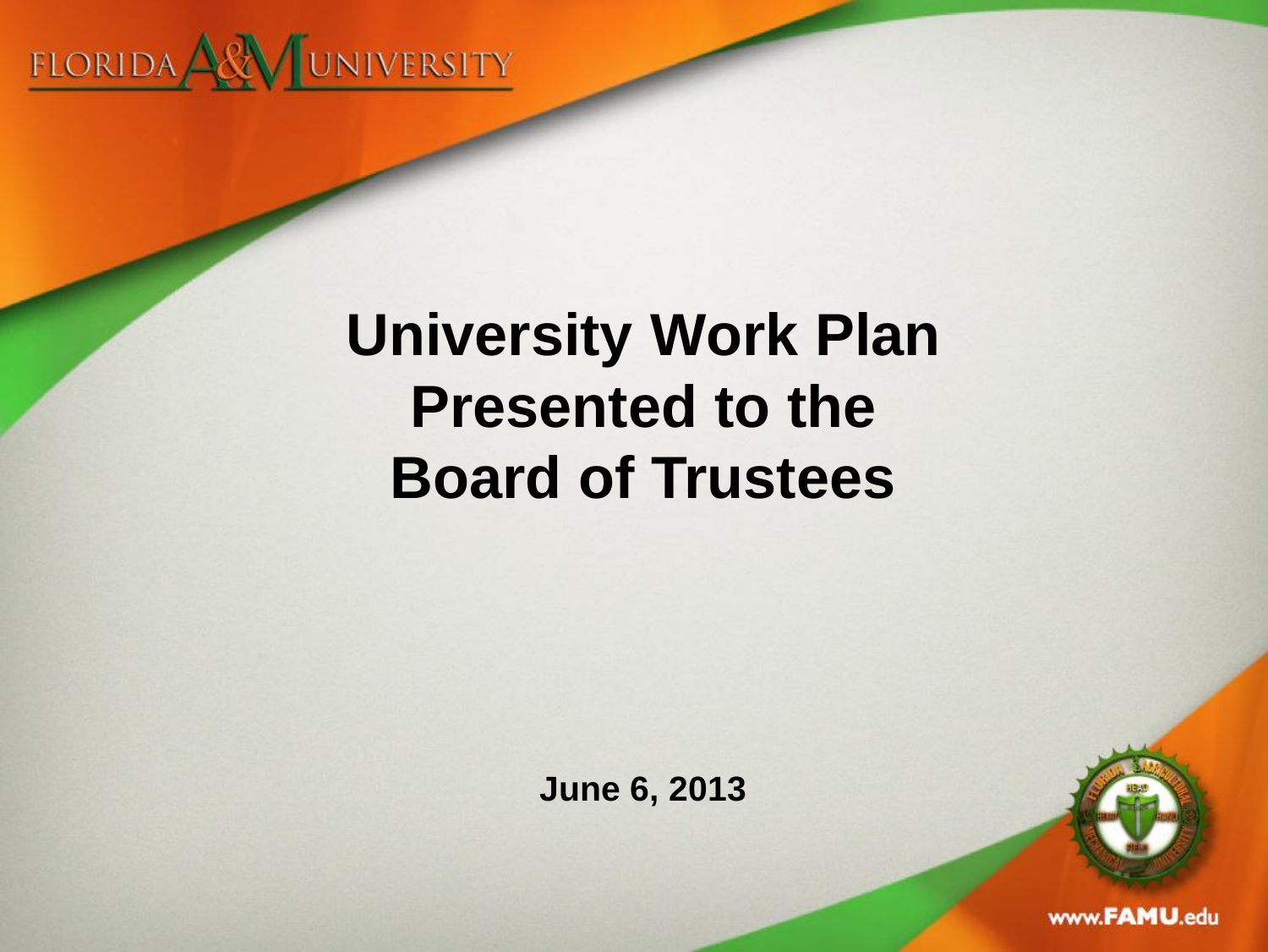

# **FAMU's Strengths**

- Doctoral Research University with over \$50 million in research expenditures annually
- Premier HBCU
- Wide array of accredited programs
- Focus on STEM and health disciplines

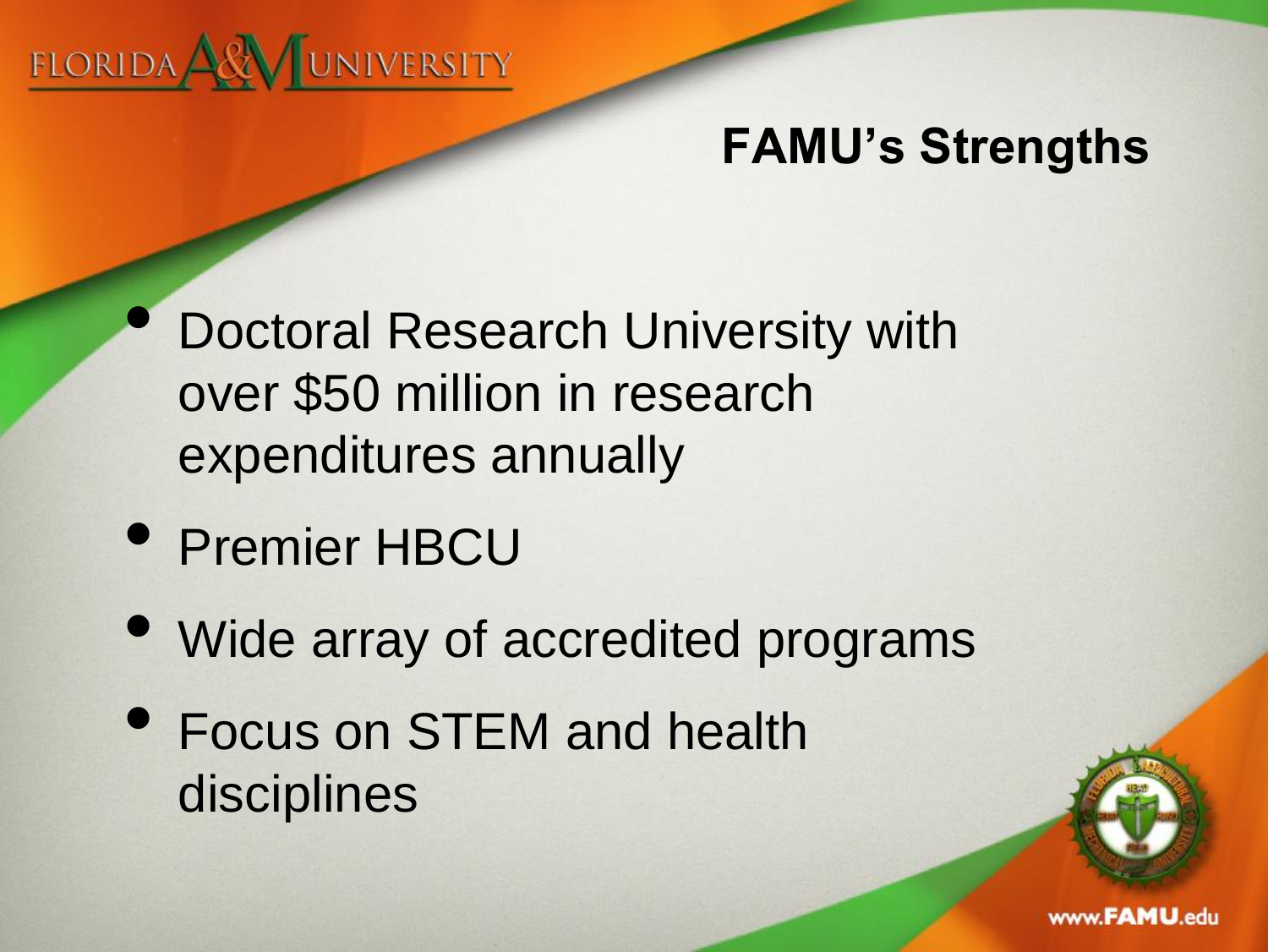

# **Key Initiatives Proposed**

- Remove SACS probation sanction
- Increase persistence/retention rate of undergraduate students, leading to increased graduation rates
- Increase pass rates on licensure examinations

(p. 5)

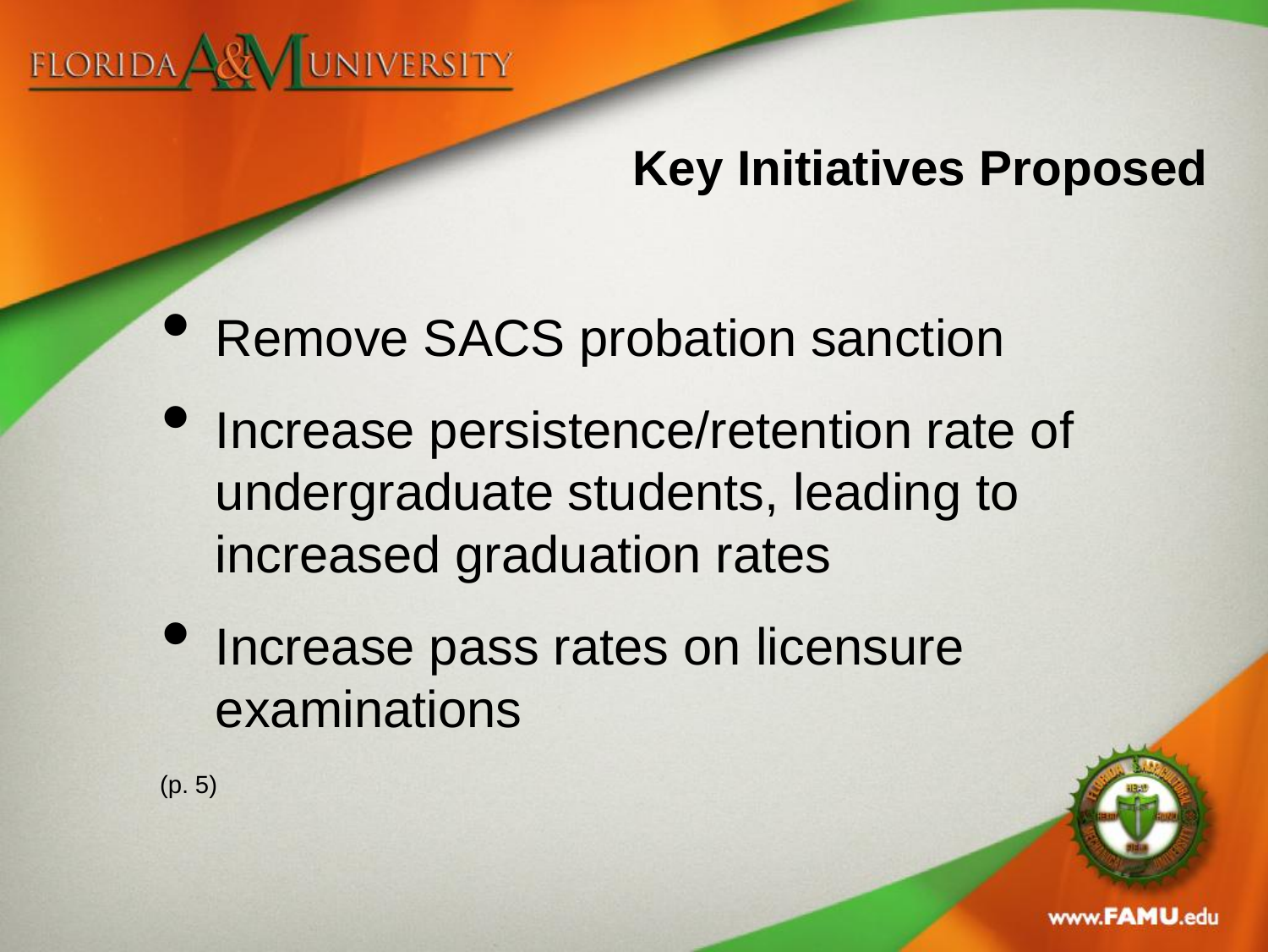## **Fiscal Information**

## **University Revenues (in Millions of Dollars)**



**Education and General (E&G) Total Revenues**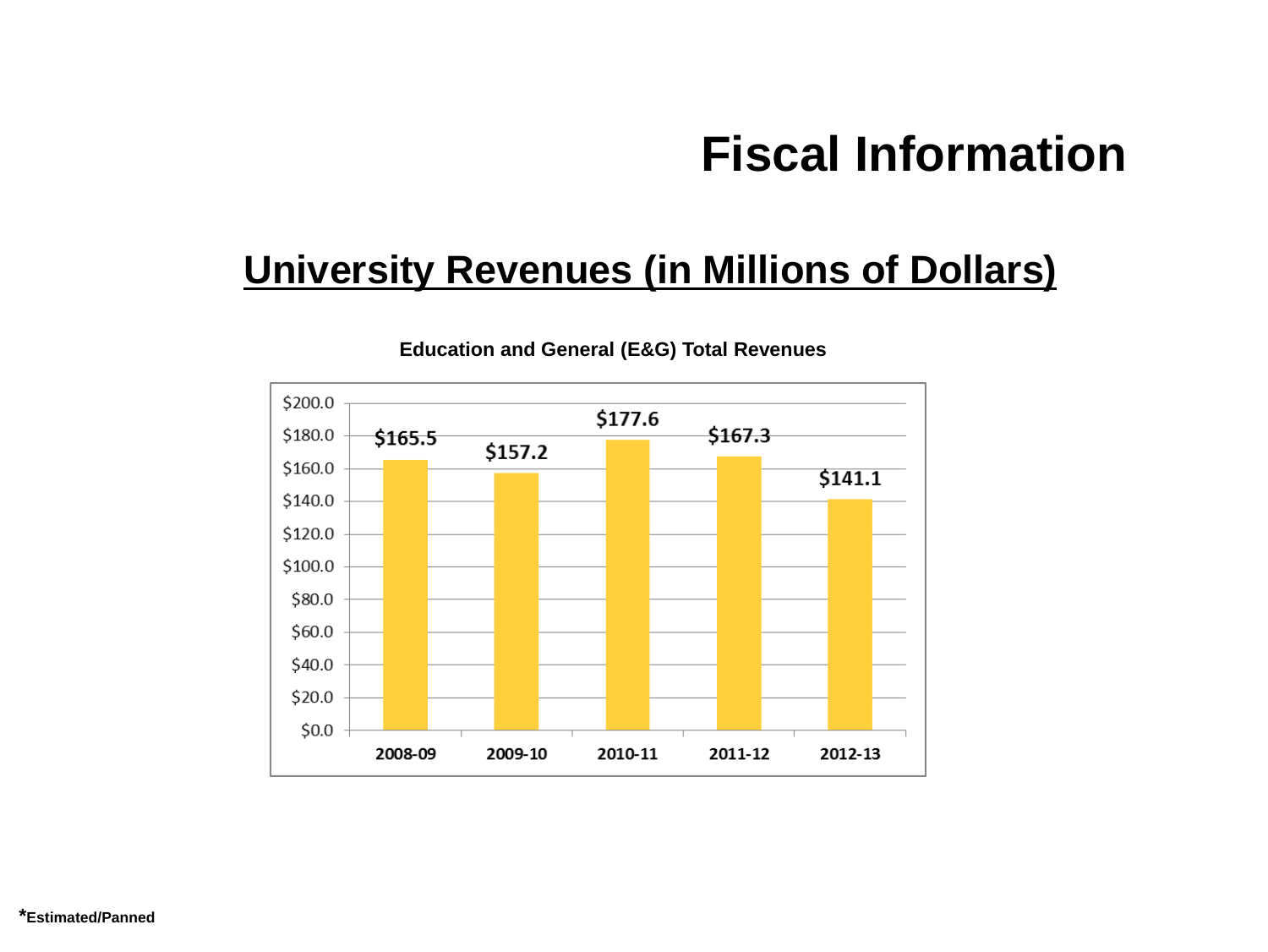

# **National Ranking**

- FAMU increased its national rankings for production of African American graduates , by discipline, from 9 in the top 10 in 2005-06 to 17 in 2009-10; an 88.9% increase (source: Diverse Issues)
- Goal set last year was met. New goal is at least 18 disciplines in the top 10 in three years. (p. 8)

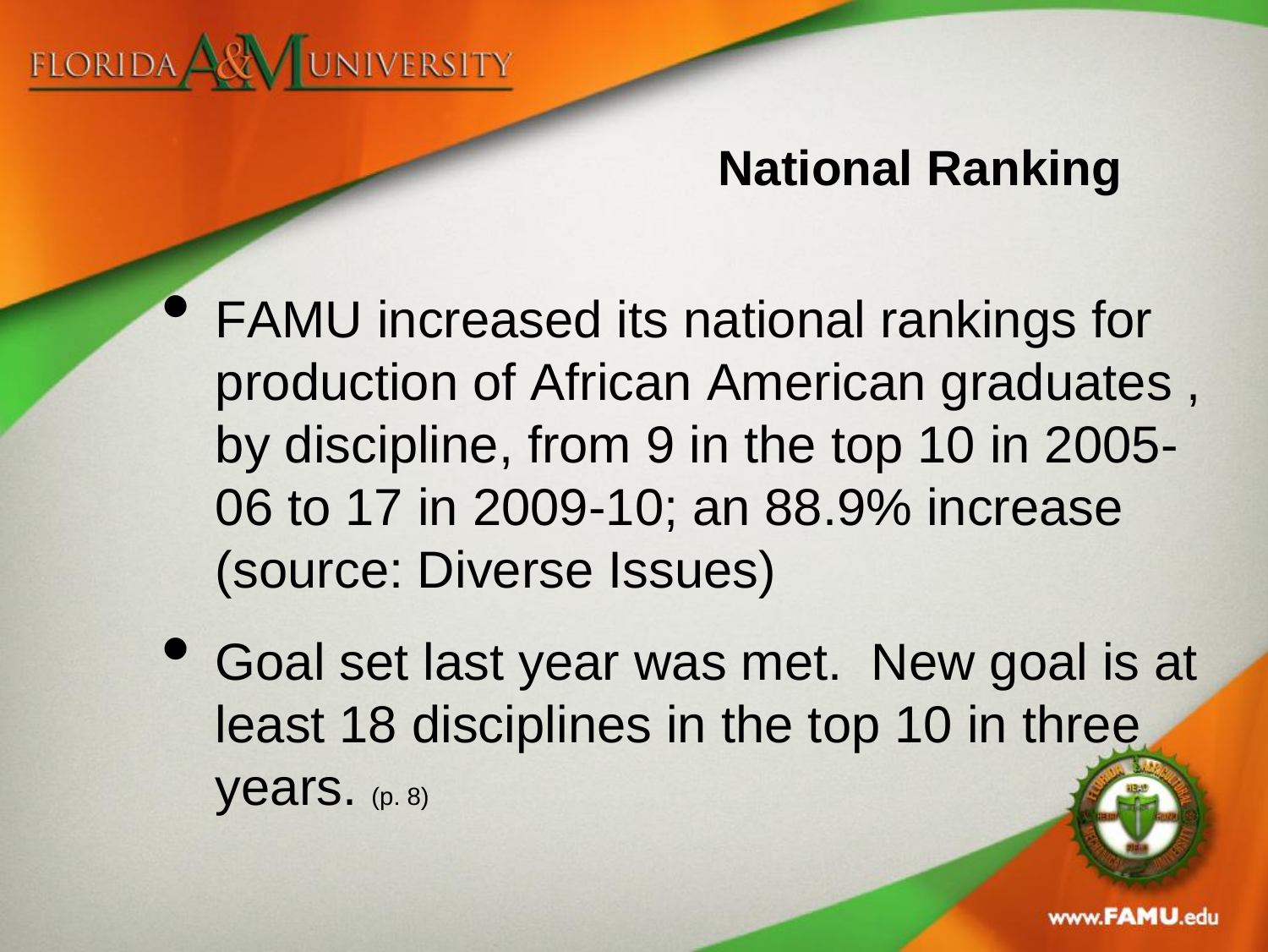

• Goals common to all universities (p. 7)

- Academic Quality
- **Operational Efficiency**
- Return on Investment

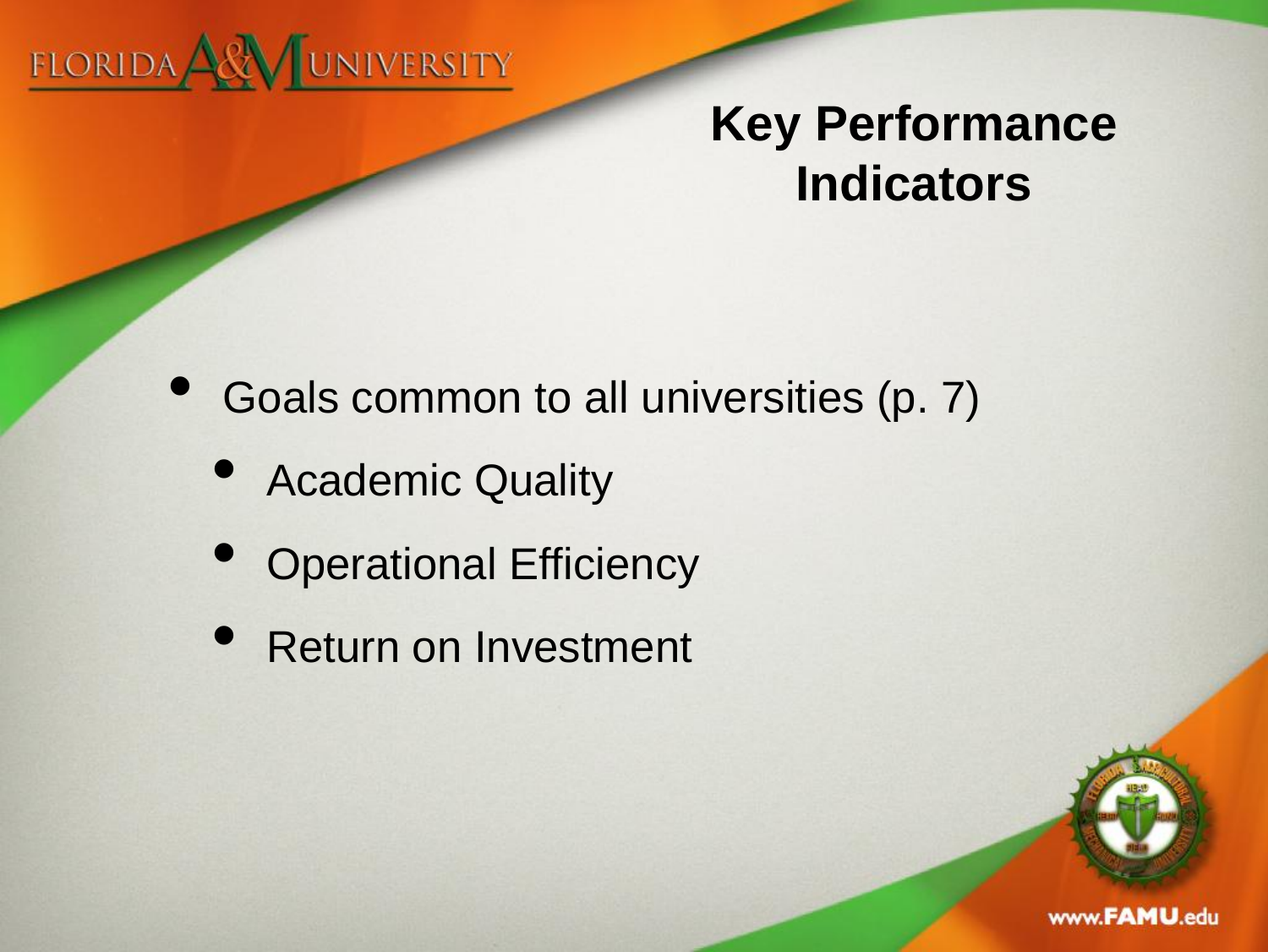## **Five (5) Year Trend (2006-07 to 2011-12**)

#### **Goals Common to All Universities**

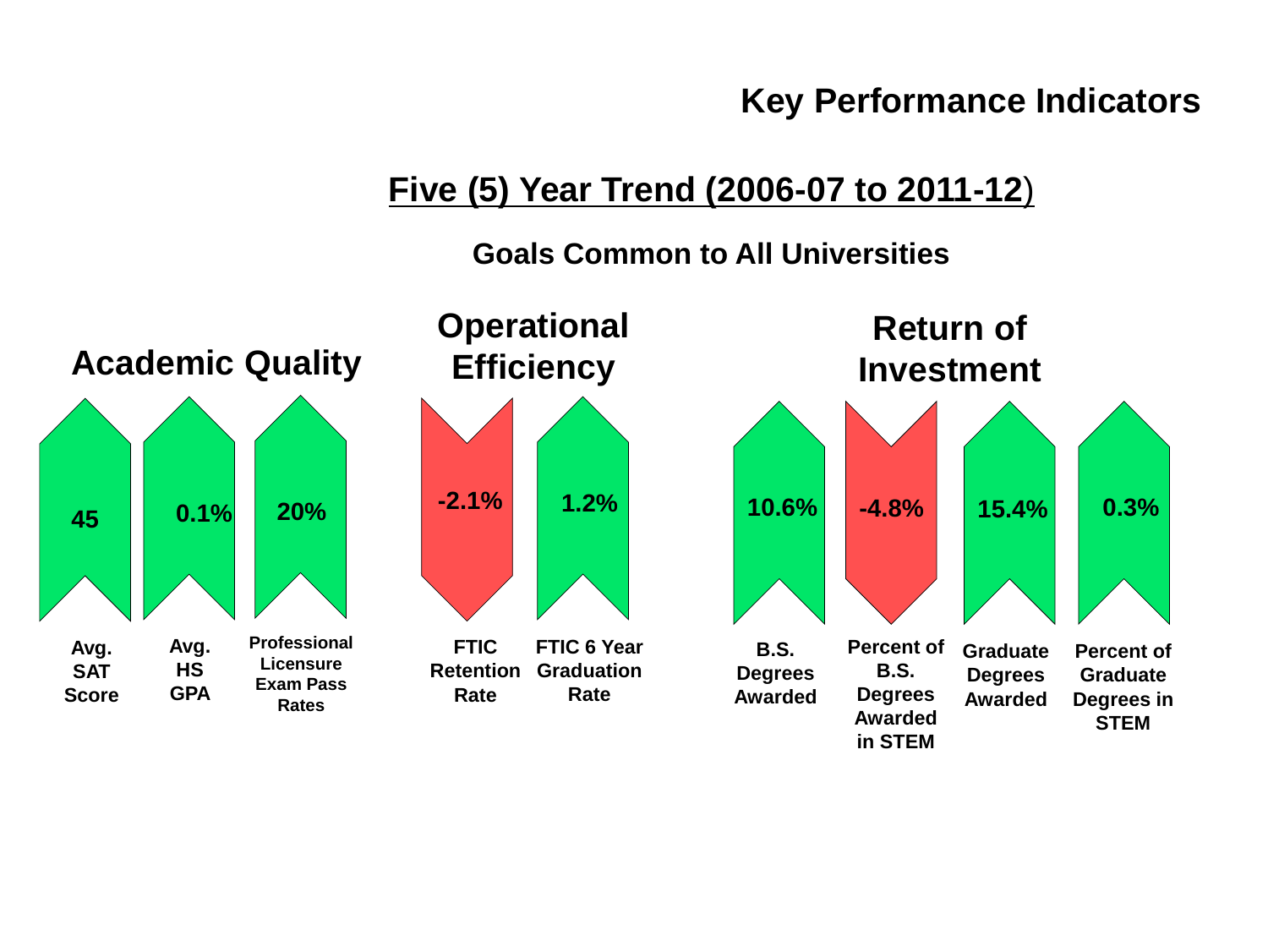

• Goals specific to Research Universities (p. 8)

- Academic Quality
- **Operational Efficiency**
- Return on Investment

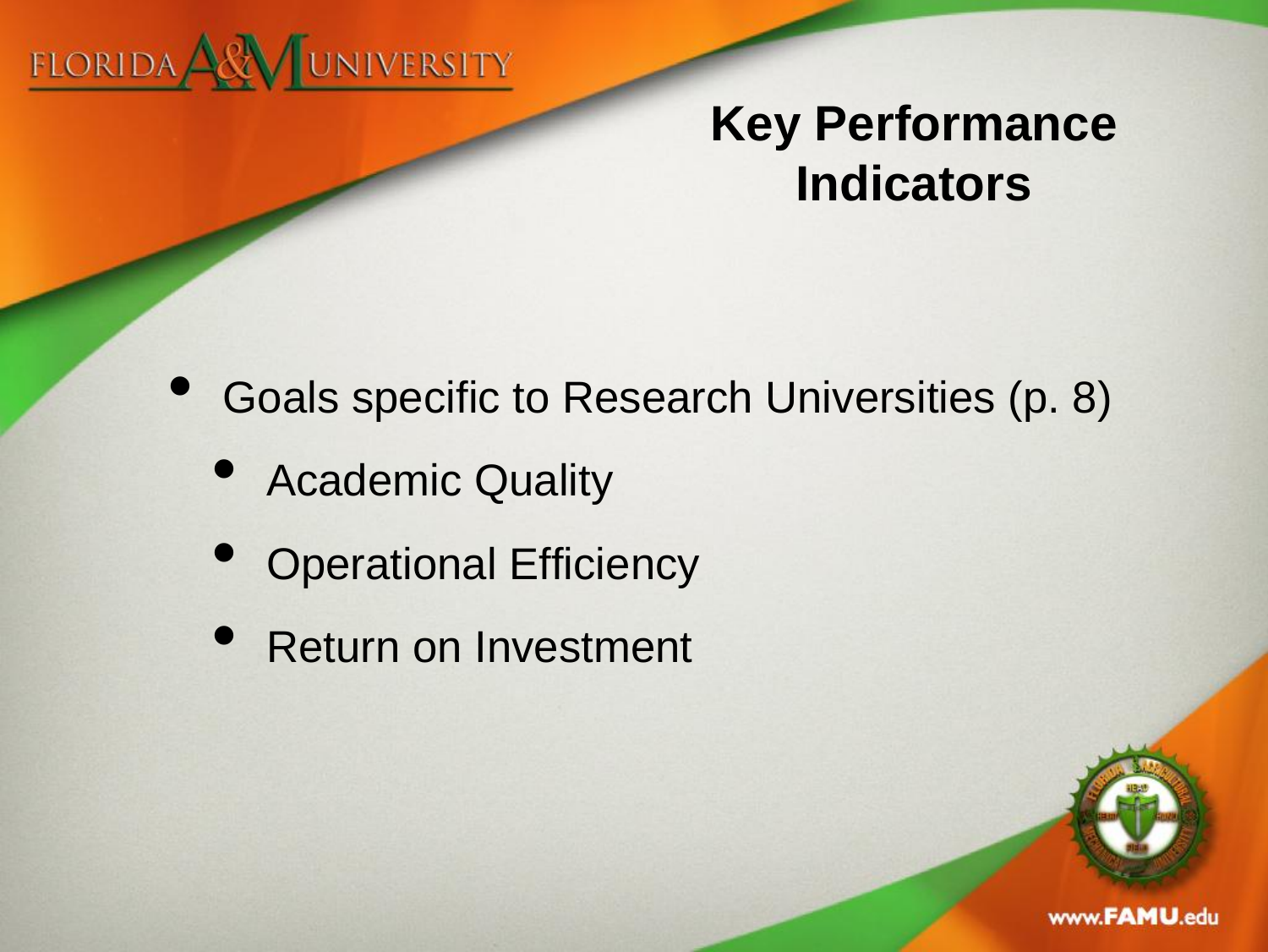

## **Five (5) Year Trend (2006-07 to 2011-12**)

## **Goals Common to Research Universities**



**Return on Investment**

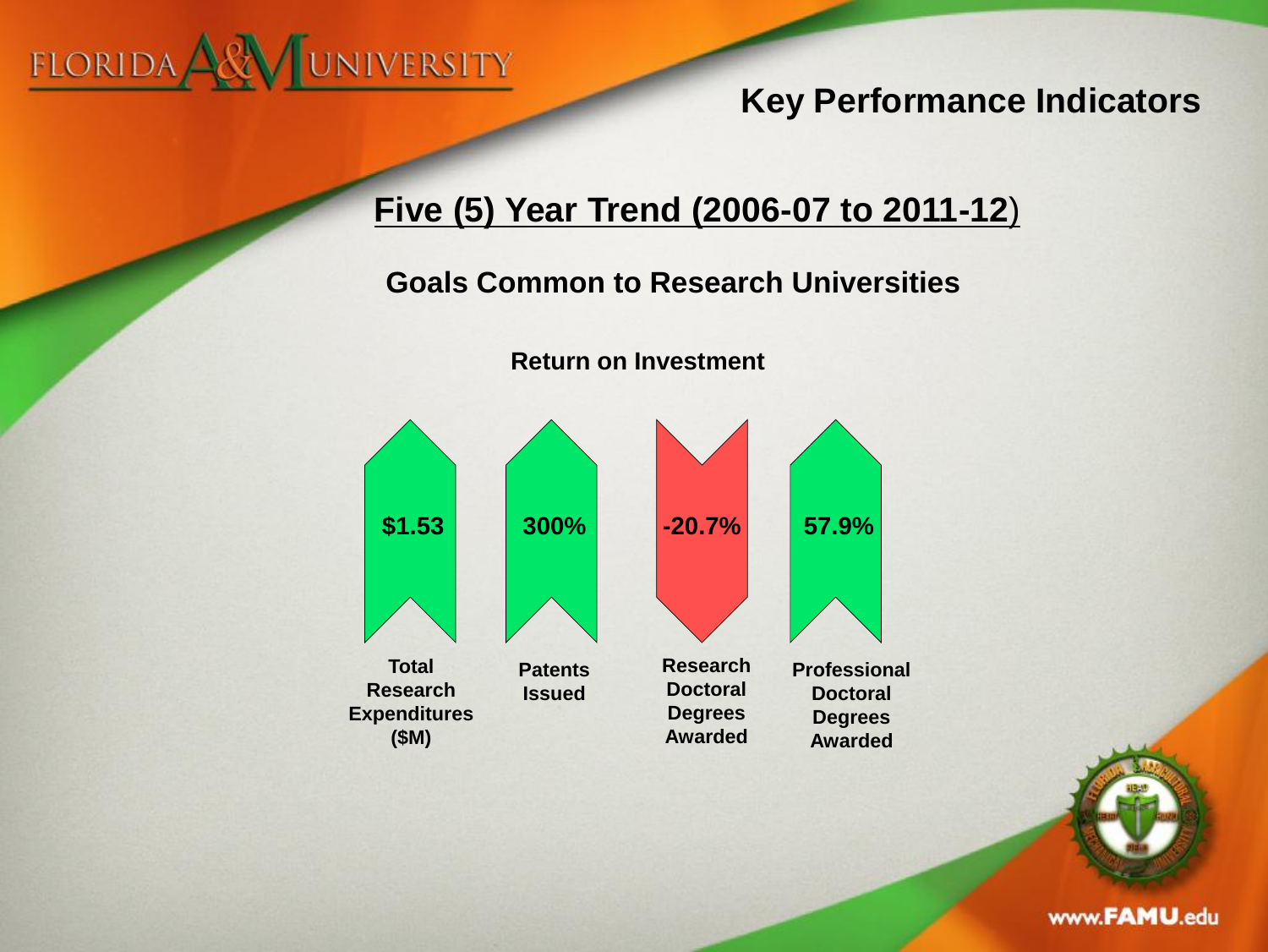

# **Institution Specific Goals**

- Goals selected are:
	- Bachelor's degrees awarded to minorities
	- Percent of course sections offered via distance and blended learning
	- Percentage of eligible programs with specialized accreditation
	- (p. 10)

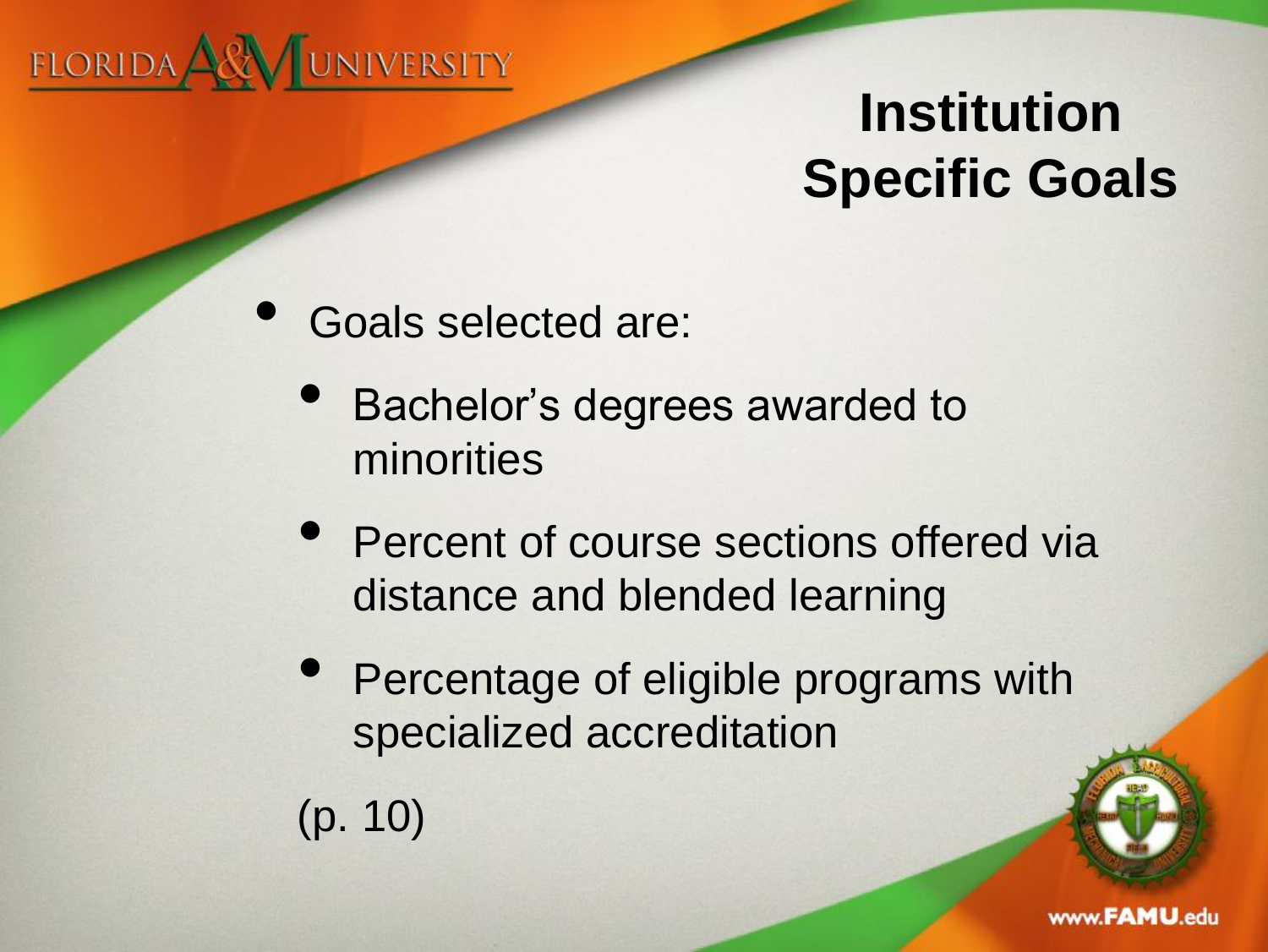

## **Five (5) Year Trend (2006- 07 to 2011-12**)

#### **Institution Specific Goals**



**Bachelor's Degrees Awarded to Minorities (includes: Black, Asian, Hispanic, Native, Mixed)**



**Number of graduate degrees awarded to African Americans**



**Number of graduate degree programs in STEM, law and health, in which the University is in the top 10 in production of African American graduates**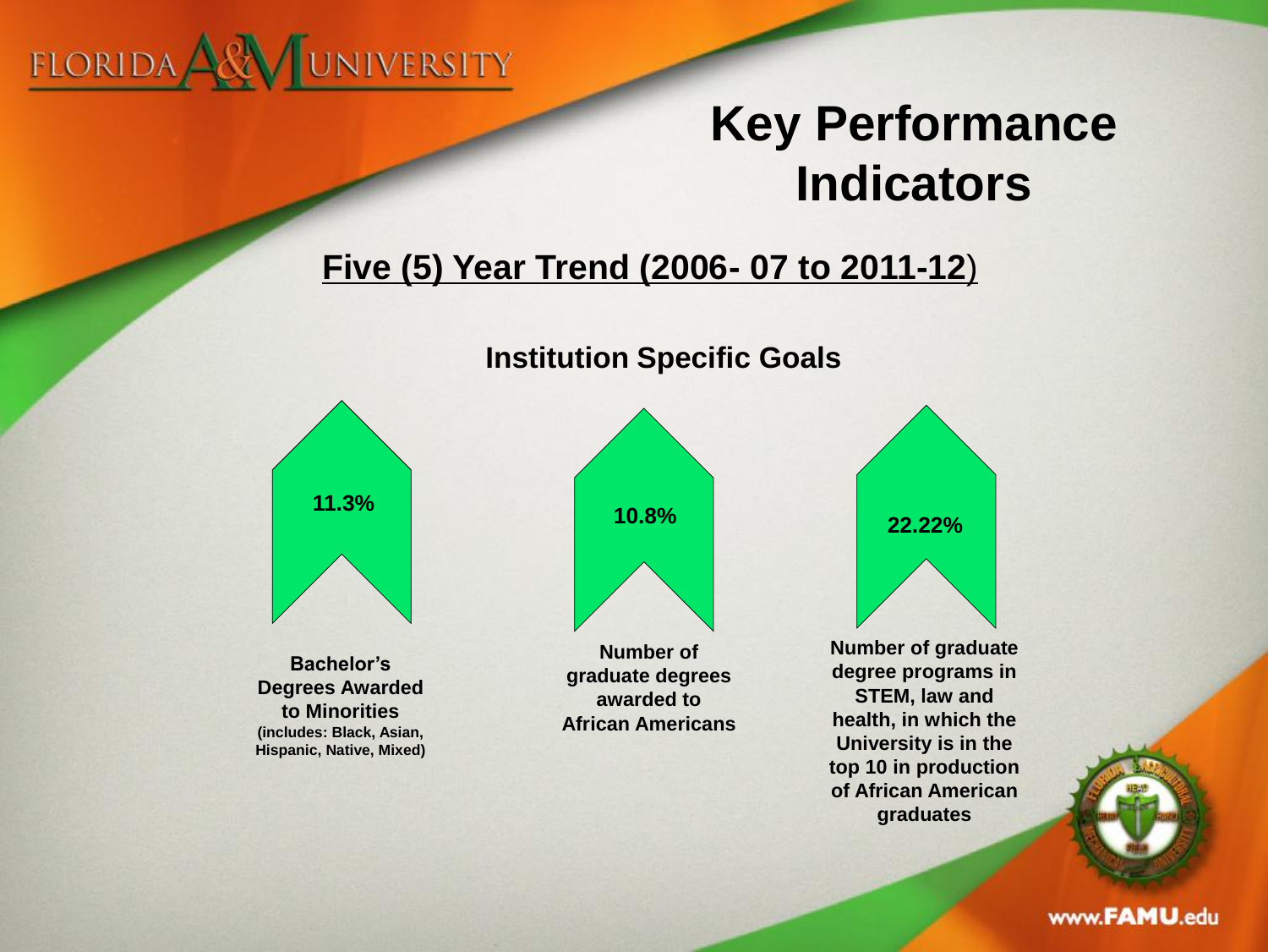

# **Two Optional Goals**

- Optional goals selected are:
	- Increase production of graduate degrees awarded to African Americans in academic programs
	- **Establish position as top ten producer of** African Americans with graduate and professional degrees in STEM, law and health disciplines
	- (p. 10)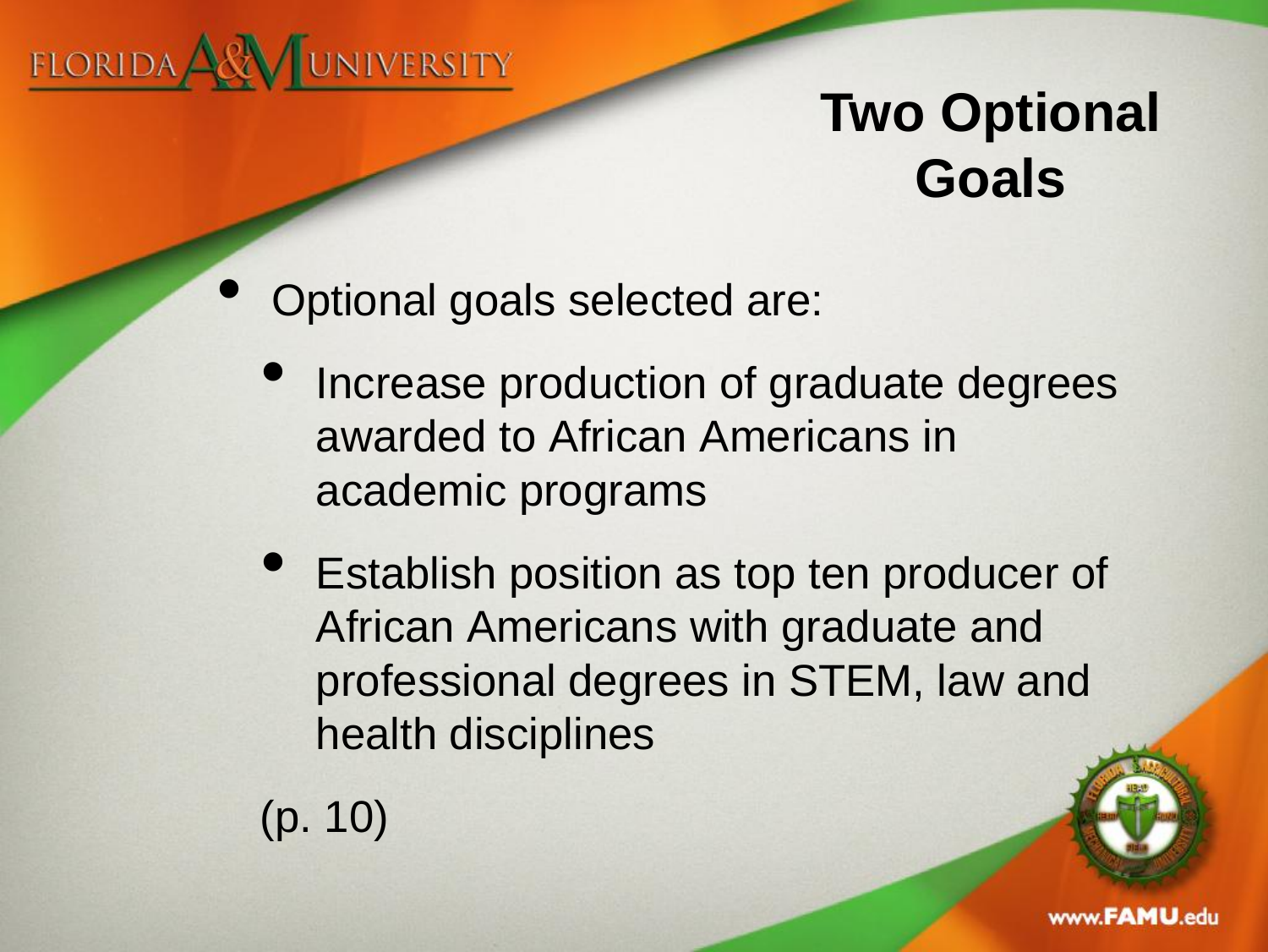

# **Fiscal Information**

- Tuition summary
- Student Debt Summary
- Cost of Attendance
- Estimated Net Cost by Family Income
- Tuition Differential Fee Request, and Revenues and Expenditures
- Tuition, Fees and Housing Projections (pp. 12- 18)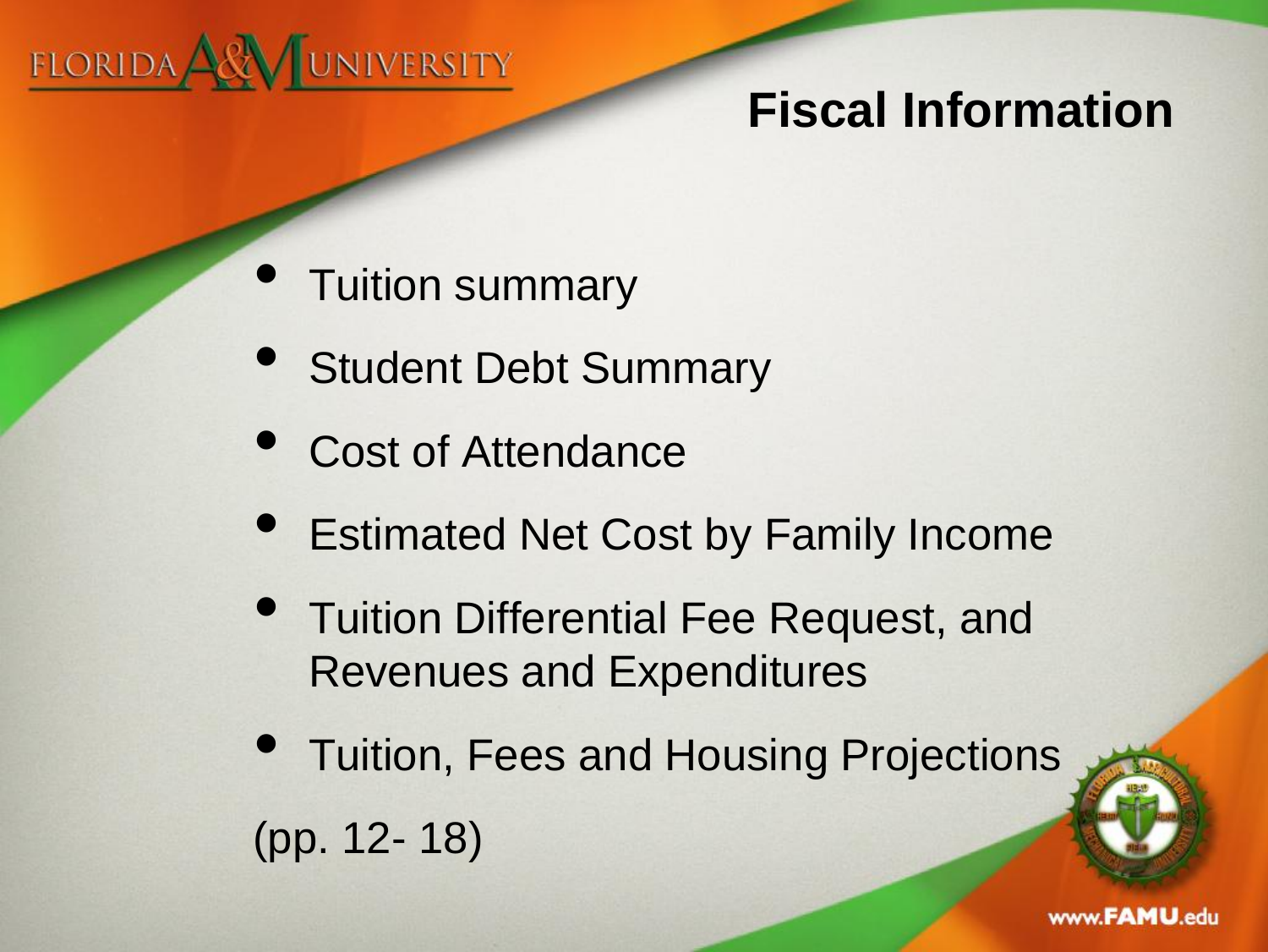# FLORIDA ARA JUNIVERSITY

## **Fiscal Information**

## **Student Debt Summary**

#### **Percent of Bachelor's Recipients with Debt Average Amount of Debt**



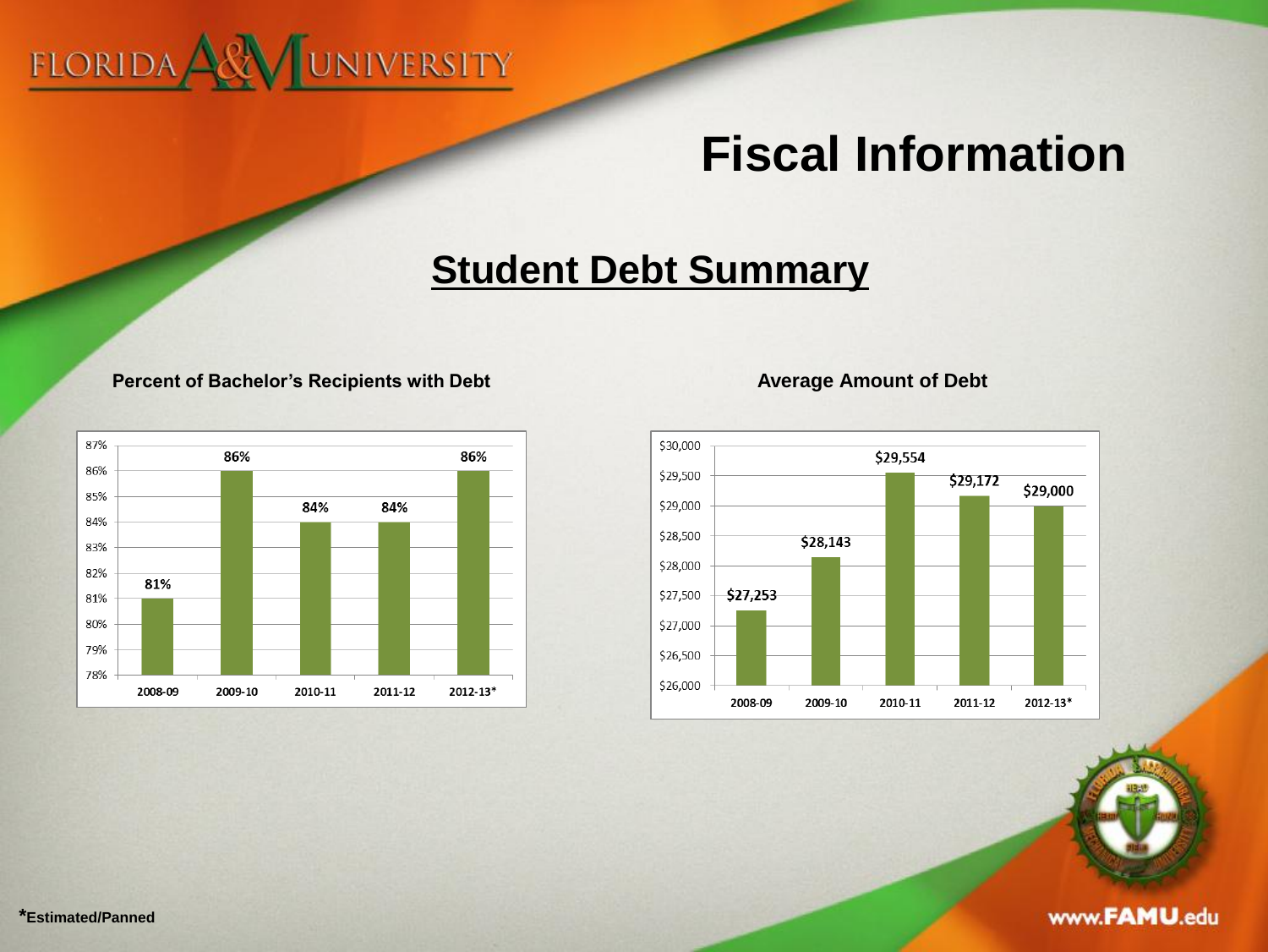

# **Enrollment Planning**

- Proposed Planned Growth by Student Type
- Proposed Planned Growth by Method of **Instruction**
- **Statutorily Required Enrollment Plan** (pp. 19-20)

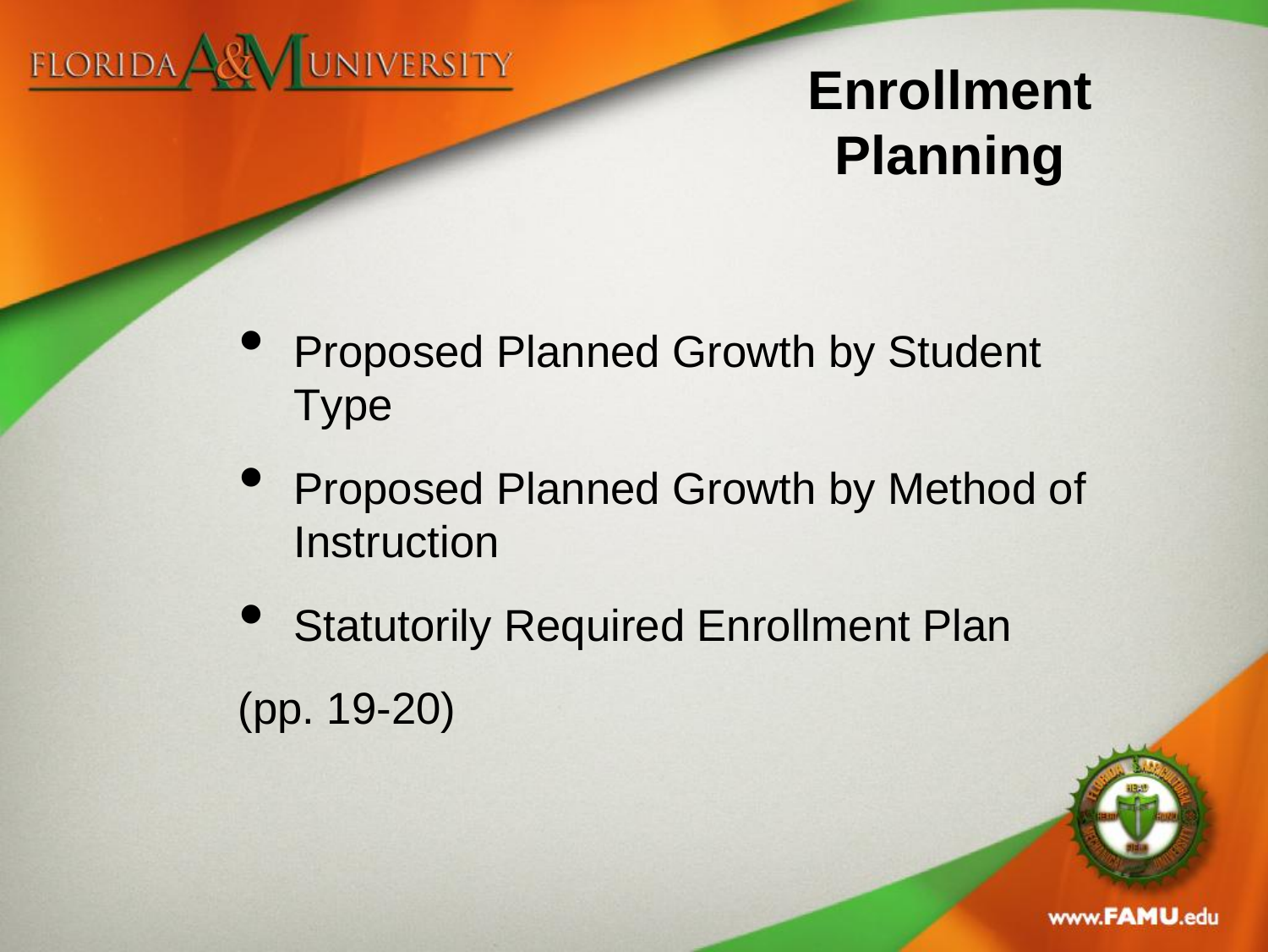

## **Enrollment Planning**

## **Planned Growth by Method of Instruction**

#### **Distance Education**







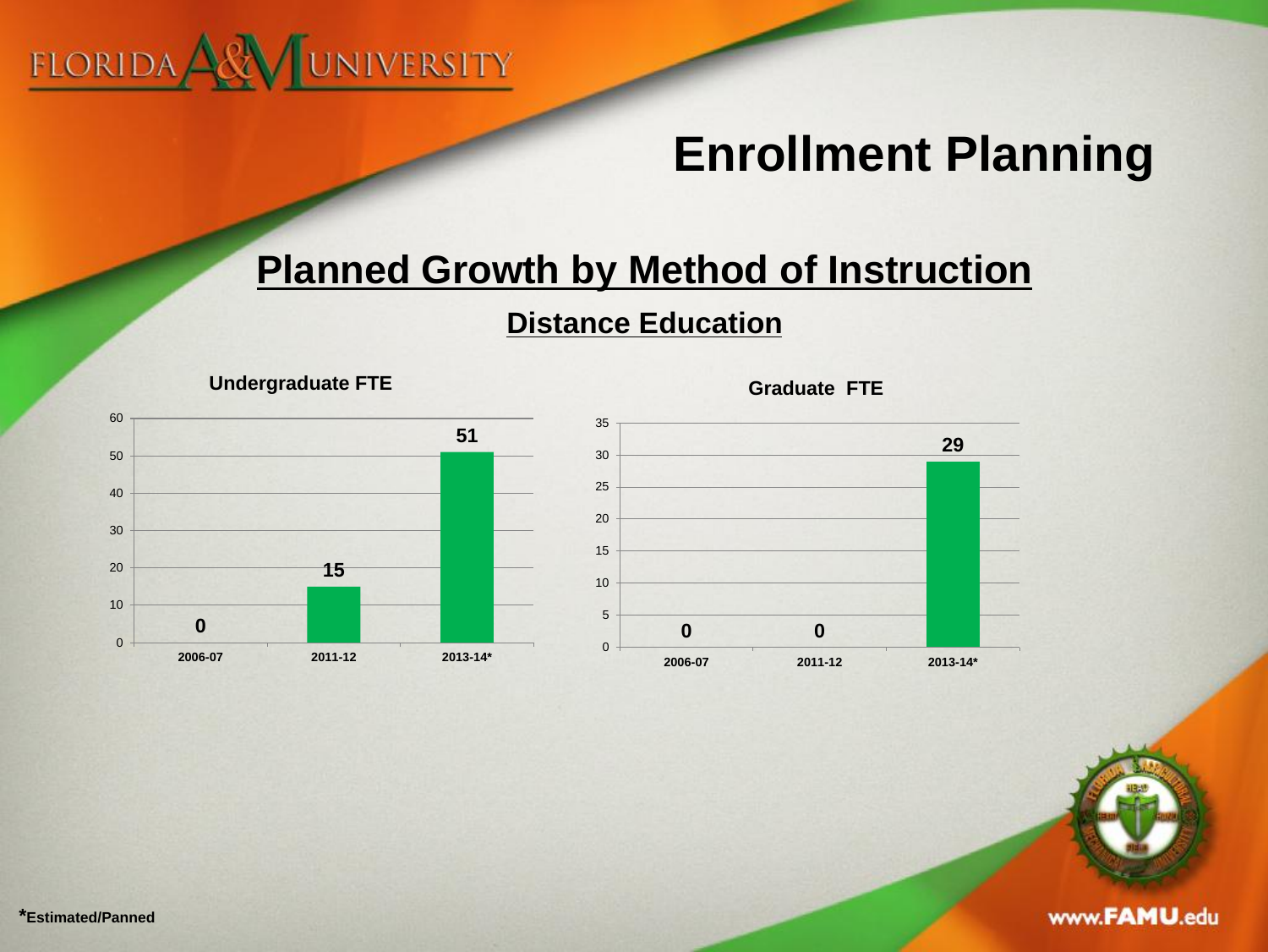

# **New Degree Programs Proposed**

#### • **2013-14**

- **BS Environmental Studies**
- **BS Multidisciplinary Studies**
- MS Curriculum and Instruction
- **MS Health Informatics**

### **2014-16**

- **BS Food Sciences** PhD Chemistry
- MS Biomedical Sciences PhD Public Health
- 
- **DNP Nursing PhD Biology**

MS Computational Science PhD Computational Science